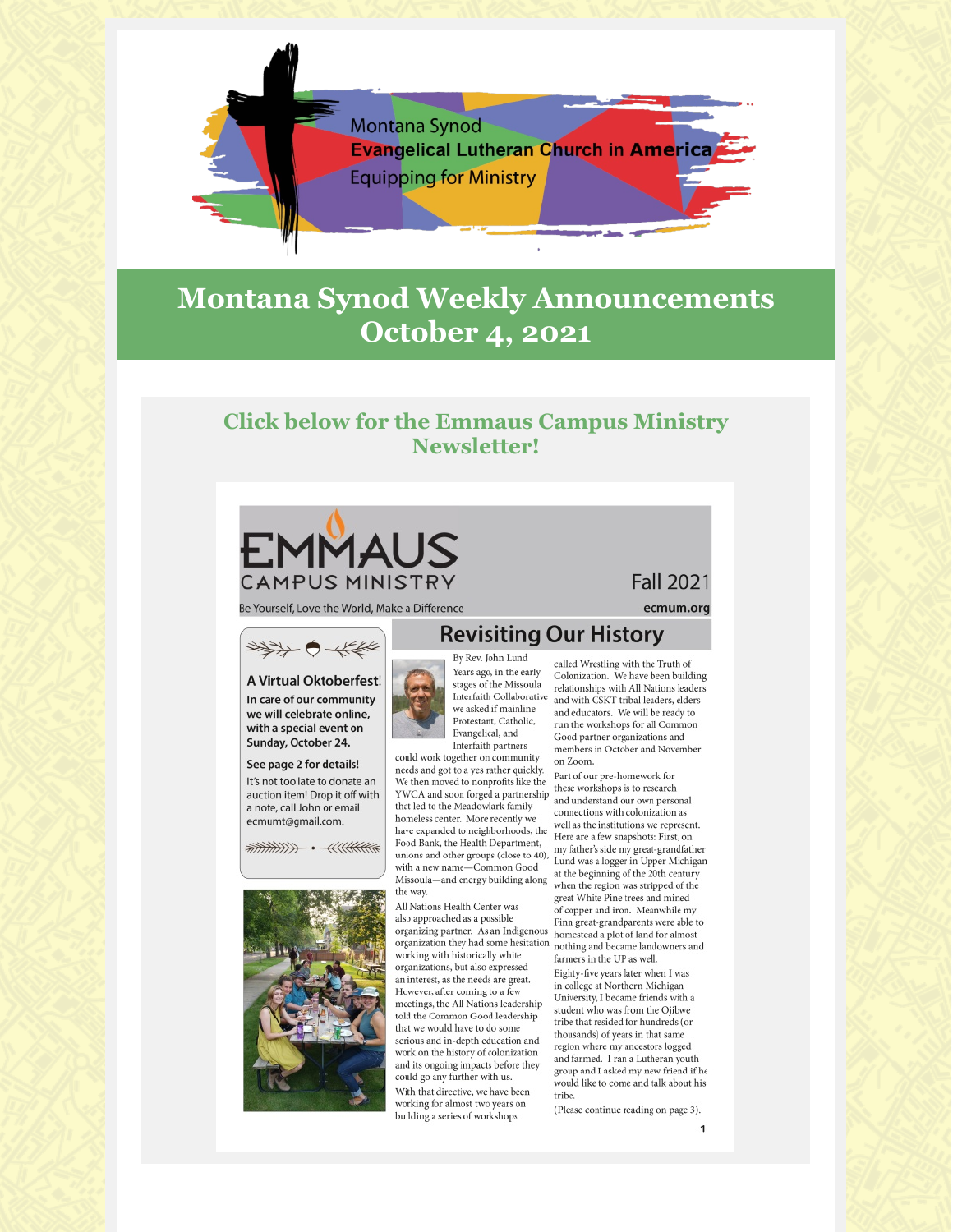

# **Job Opening**

Hi Lutheran friends,

I'm Mikayla, a priest in the Episcopal Diocesan office and a Chaplain at (the newly-minted) Logan Health Medical Center in Kalispell.

Just like the rest of the world, **we're hiring**. Our department is expanding with a new part-time (with benefits!) position and additional on-call shifts... meaning one would get mighty close to 40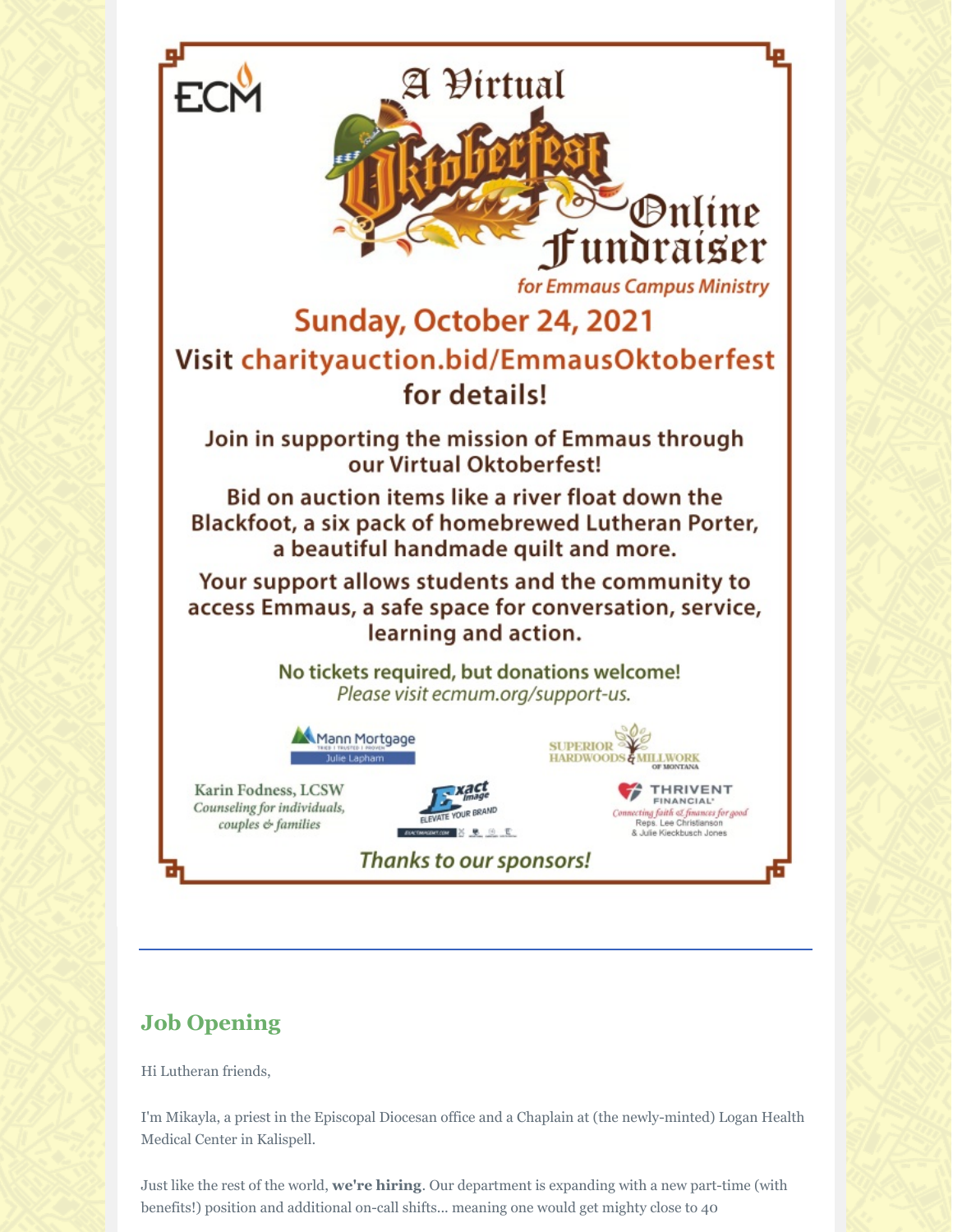#### hours/week. **Do you know anybody looking?**

And for those who are interested, an extra bit about what's going on with our team:

My supervisor is a powerhouse ordained woman (Disciples of Christ) who is really working to edify and entrench the role of chaplaincy in our facility. We know that the spiritual care department was recently eliminated at Community Medical Center in Missoula and the national trend to devalue spiritual care makes this work imminently important. Part of her task in legitimizing the field, and its role in our facility, is to insist that her chaplains are educated professionals. As such, she is searching for applicants with at least one unit of CPE.

For more details, please reach out to me ( $mcto$ @diomontana.com) or better yet, the boss lady: tdeal@logan.org

Cheers, Mikayla+

--

The Rev. Mikayla Dunfee Canon to the Ordinary The Episcopal Diocese of Montana 406.442.2230 ext. 105 mtcto@diomontana.com she | her | hers

### **Announcements from FLBC**

### **Mark your calendar for October 1st (Frirday):**

Volunteer and Pastor application/registration opens for Montana folk!! Plan your week at camp as a pastor or adult volunteer( Camp Grandparent, etc) Serve as a resource to our staff and campers, as well as helping FLBC with basic functions like dishes, cleaning, maintenance work, and more, while enjoying time with the FLBC community in God's Great outdoors on Flathead Lake.



The application/registration opens for out-of-state, Pastors and adults on November 1st! Beat the crowd who want to come to "the last best place" ....Montana!!! Information/FAQs as well different application options (printable vs online app) will be available at https://flbc.net/donatevolunteer/#volunteer

FLBC is also looking to hire a paid Staff Chaplain/Weekend Coordinator for Summer 2022! Contact Margie Fiedler at margie@flbc.net for more information.

**Day Camp Sign-Ups for Summer 2022 are opening on October 14th (Thursday) at 10am!** FLBC would love to help your congregation do Day Camp in your community this upcoming summer. Day Camps are a great outreach opportunity! Sign up on October 14th by contacting the FLBC office at 406-752-6602 or carlee@flbc.net. Have questions or want to learn more? Day Camp Coordinator, Carlee, would love to talk to you!